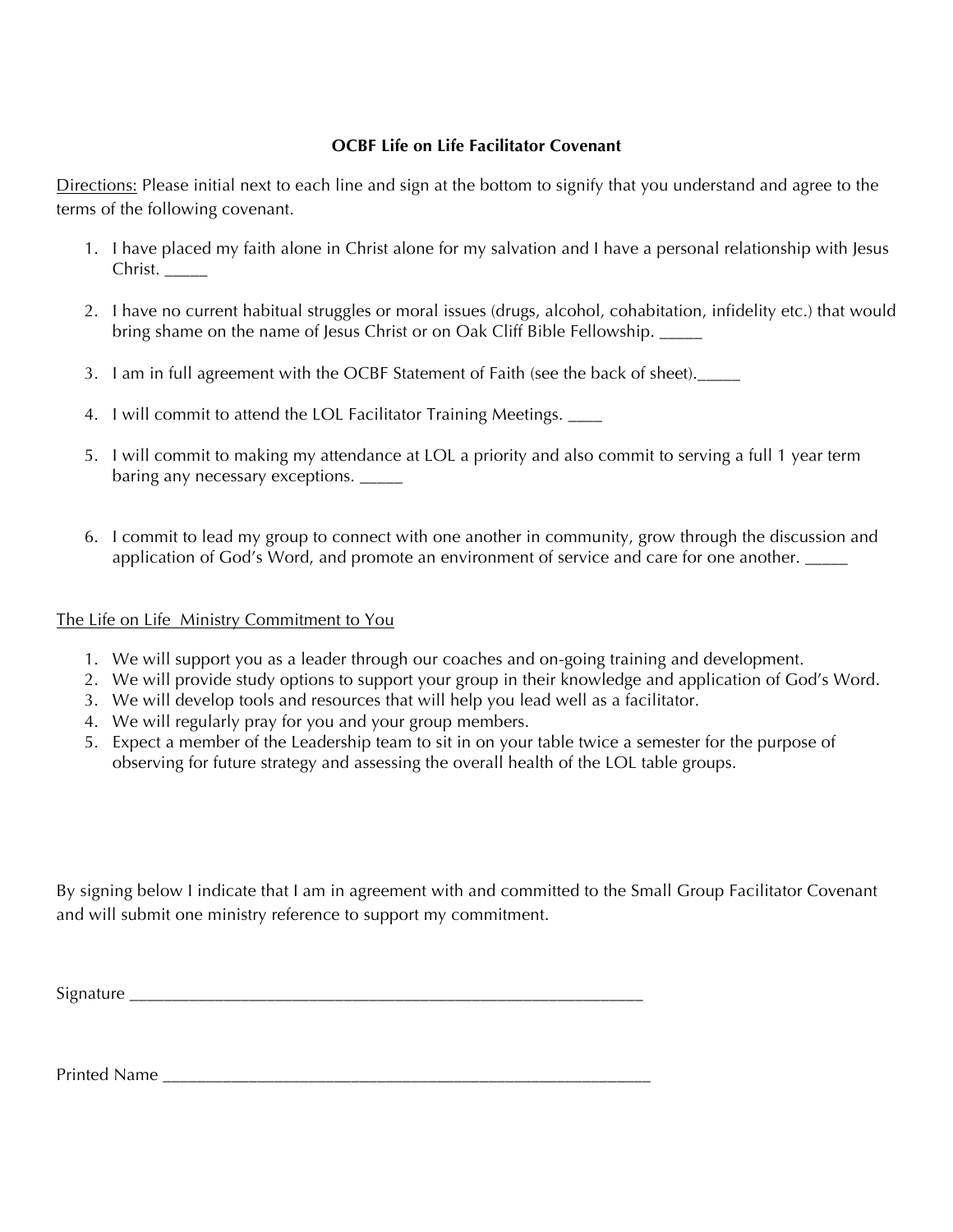# **OCBF Statement of Faith**

#### **The Holy Scriptures**

We believe the Holy Scriptures to be the verbal, inspired words of God, authoritative, and without error in the original manuscripts. We further believe that the scriptures of both the Old and New Testaments are designed for our practical instruction in faith and conduct.

### **The Godhead**

We believe that the Godhead eternally exists in three persons: The Father, The Son, and The Holy Spirit; and that these three are one God.

## **The Person And Work of the Lord Jesus Christ**

We believe that the Lord Jesus Christ, the eternal Son of God, came into the world that He might manifest God to men, fulfill prophecy, and become the Redeemer of a lost world. To this end, He was born of the Virgin Mary, received a human body and a sinless human nature without ceasing to be God. We believe that, in infinite love for the lost, He voluntarily accepted His Father's will and became the divinely provided sacrificial Lamb and took away the sins of the world. We believe He rose from the dead in the same body, though glorified, in which He had lived and died and that His resurrected body is the pattern of the body which ultimately will be given to all believers. We believe that on departing earth, He was accepted by His Father and that His acceptance is a final assurance to us that His redeeming work was perfectly accomplished. We believe that He became head over all things to the church, which is His body, and in this ministry He does not cease to intercede and to be an advocate for the saved.

### **The Holy Spirit**

We believe that the Holy Spirit, the Third Person of the Trinity, dwells in every believer immediately after he places his faith in the Lord Jesus Christ and that God provides, through the Holy Spirit, power to live the Christian life. We believe that every believer receives grace from God in the form of a spiritual gift, which enables him to function as a member of the body of Christ.

### **The Personality Of Satan**

We believe that Satan, the devil, is the prince of demons and the declared adversary of God and man. However, when the Lord Jesus Christ died on the cross, He limited the power of the devil and guaranteed the ultimate triumph of God.

## **Salvation**

We believe that no one can enter the kingdom of God unless born again spiritually, and that the new birth of the believer comes only through faith in the Lord Jesus Christ, the Son of God. We believe, also, that our redemption has been accomplished by the grace of God, an unmerited gift, given in love by God and not the result of any human works. We believe that the explicit message of our Lord Jesus Christ to those whom He has saved is to make Christ known to the whole world and that this is the purpose of the church through the individuals within it. We believe that local churches, such as Oak Cliff Bible Fellowship, gather together for practical instruction in the scriptures, for fellowship with God and with other believers, and for corporate witness to the unsaved world. Our common spiritual goal is to grow toward Christ's likeness.

### **The Rapture And The Second Coming Of Christ**

We believe that a future period of great tribulation on the earth will be climaxed by the return of the Lord Jesus Christ to the earth as He went in person in the clouds with power and great glory to establish His millennial kingdom. But prior to this tribulation, we believe there will be the coming of the Lord Jesus Christ in the air to receive to Himself into Heaven both His own who are alive and remain until His coming and also all who have died in Jesus Christ.

### **Eternal State**

We believe that at death the spirits and souls of those who have trusted in the Lord Jesus Christ for salvation pass immediately into His presence and there remain in conscious bliss until the resurrection of the glorified body when Christ comes for His own, whereupon soul and body reunited shall be associated with Him forever in glory. All those who rejected Jesus Christ will eternally be separated from God to endure His eternal wrath forever.

#### **Responsibility Of Believers**

We believe that all believers should seek to walk by the Spirit, separating themselves from worldly practices and witnessing by life and by word the truths of the Holy Scripture. We believe that all believers will be judged at the judgment seat of